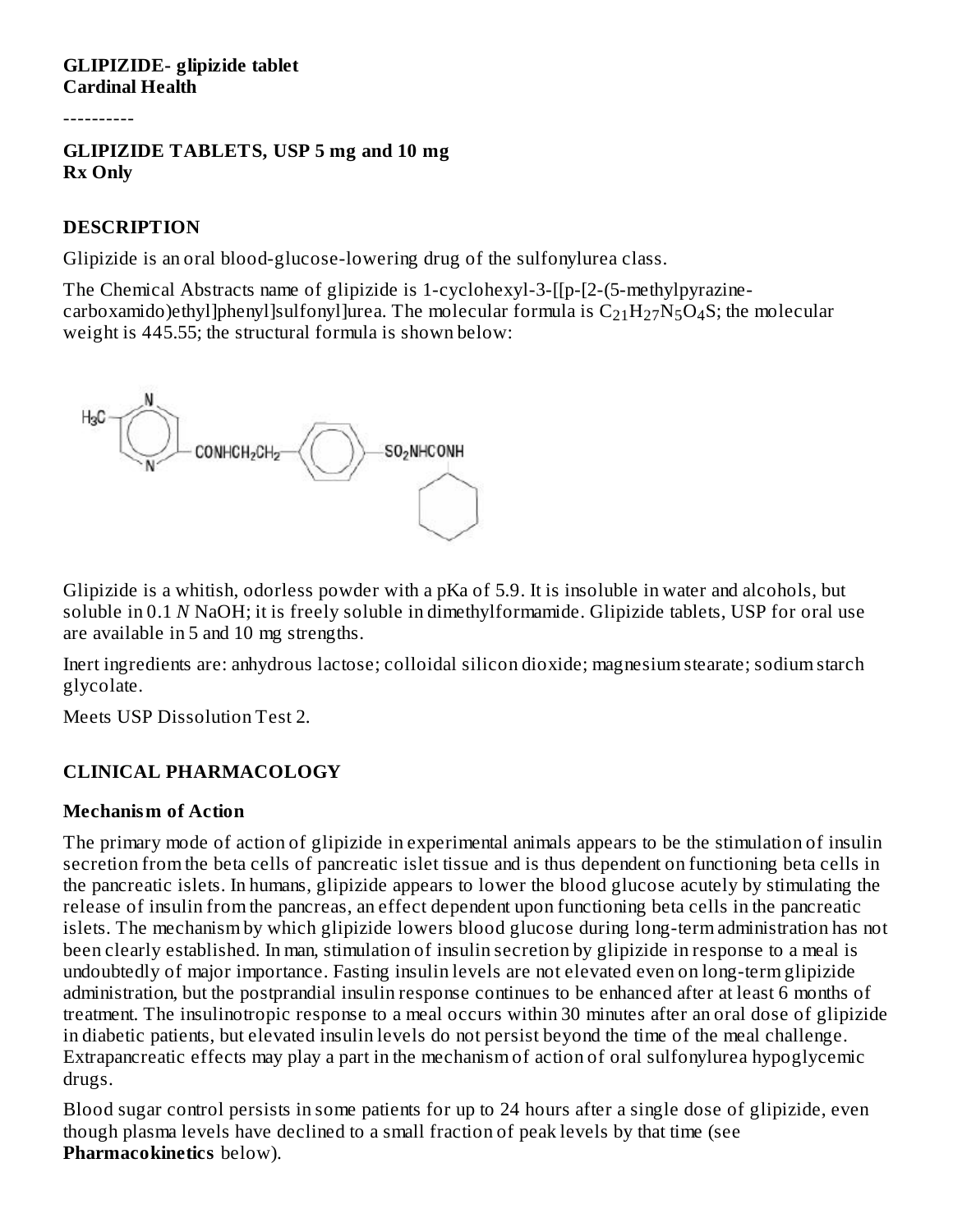Some patients fail to respond initially, or gradually lose their responsiveness to sulfonylurea drugs, including glipizide. Alternatively, glipizide may be effective in some patients who have not responded or have ceased to respond to other sulfonylureas.

## **Other Effects**

It has been shown that glipizide therapy was effective in controlling blood sugar without deleterious changes in the plasma lipoprotein profiles of patients treated for NIDDM.

In a placebo-controlled, crossover study in normal volunteers, glipizide had no antidiuretic activity and, in fact, led to a slight increase in free water clearance.

## **Pharmacokinetics**

Gastrointestinal absorption of glipizide in man is uniform, rapid, and essentially complete. Peak plasma concentrations occur 1 to 3 hours after a single oral dose. The half-life of elimination ranges from 2 to 4 hours in normal subjects, whether given intravenously or orally. The metabolic and excretory patterns are similar with the two routes of administration, indicating that first-pass metabolism is not significant. Glipizide does not accumulate in plasma on repeated oral administration. Total absorption and disposition of an oral dose was unaffected by food in normal volunteers, but absorption was delayed by about 40 minutes. Thus, glipizide was more effective when administered about 30 minutes before, rather than with, a test meal in diabetic patients. Protein binding was studied in serum from volunteers who received either oral or intravenous glipizide and found to be 98 to 99% one hour after either route of administration. The apparent volume of distribution of glipizide after intravenous administration was 11 liters, indicative of localization within the extracellular fluid compartment. In mice, no glipizide or metabolites were detectable autoradiographically in the brain or spinal cord of males or females, nor in the fetuses of pregnant females. In another study, however, very small amounts of radioactivity were detected in the fetuses of rats given labeled drug.

The metabolism of glipizide is extensive and occurs mainly in the liver. The primary metabolites are inactive hydroxylation products and polar conjugates and are excreted mainly in the urine. Less than 10% unchanged glipizide is found in the urine.

# **INDICATIONS AND USAGE**

Glipizide tablets are indicated as an adjunct to diet and exercise to improve glycemic control in adults with type 2 diabetes mellitus.

# **CONTRAINDICATIONS**

Glipizide is contraindicated in patients with:

1. Known hypersensitivity to the drug.

2. Type 1 diabetes mellitus, diabetic ketoacidosis, with or without coma. This condition should be treated with insulin.

## **WARNINGS**

## **SPECIAL WARNING ON INCREASED RISK OF CARDIOVASCULAR MORTALITY**

**The administration of oral hypoglycemic drugs has been reported to be associated with increas ed cardiovas cular mortality as compared to treatment with diet alone or diet plus insulin. This warning is bas ed on the study conducted by the University Group Diabetes Program (UGDP), a long-term prospective clinical trial designed to evaluate the effectiveness of glucos elowering drugs in preventing or delaying vas cular complications in patients with non-insulindependent diabetes. The study involved 823 patients who were randomly assigned to one of four**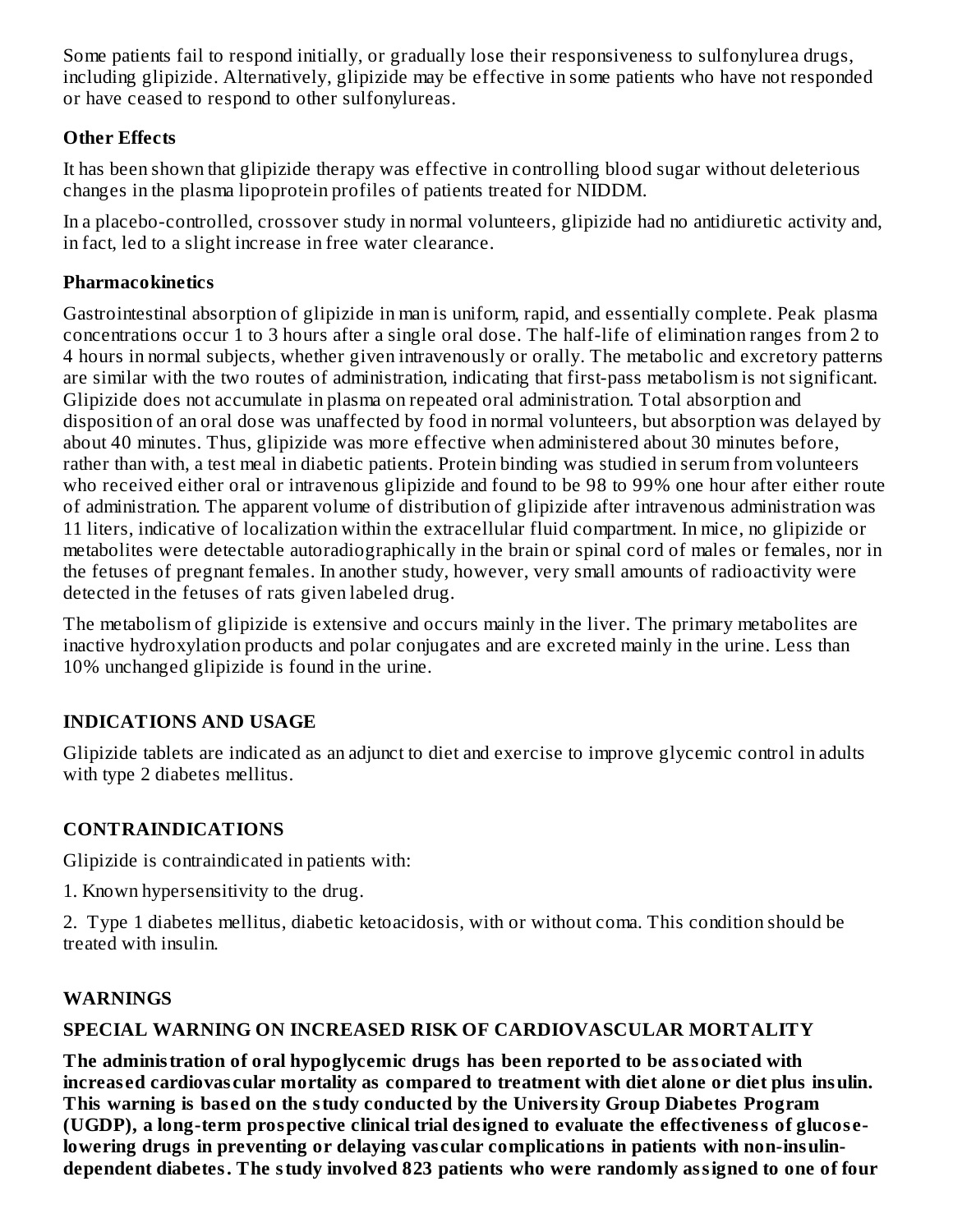**treatment groups (Diabetes, 19, supp. 2: 747-830, 1970). UGDP reported that patients treated for** 5 to 8 years with diet plus a fixed dose of tolbutamide (1.5 grams per day) had a rate of **cardiovas cular mortality approximately 2 / times that of patients treated with diet alone. A 1 2significant increas e in total mortality was not obs erved, but the us e of tolbutamide was dis continued bas ed on the increas e in cardiovas cular mortality, thus limiting the opportunity for the study to show an increas e in overall mortality. Despite controversy regarding the interpretation of thes e results, the findings of the UGDP study provide an adequate basis for this warning. The patient should be informed of the potential risks and advantages of glipizide and of alternative modes of therapy.**

**Although only one drug in the sulfonylurea class (tolbutamide) was included in this study, it is prudent from a safety standpoint to consider that this warning may also apply to other oral** hypoglycemic drugs in this class, in view of their close similarities in mode of action and chemical **structure.**

#### **PRECAUTIONS**

#### **General**

#### *Macrovascular Outcomes*

There have been no clinical studies establishing conclusive evidence of macrovascular risk reduction with glipizide or any other anti-diabetic drug.

#### *Renal and Hepatic Disease*

The metabolism and excretion of glipizide may be slowed in patients with impaired renal and/or hepatic function. If hypoglycemia should occur in such patients, it may be prolonged and appropriate management should be instituted.

#### *Hypoglycemia*

All sulfonylurea drugs are capable of producing severe hypoglycemia. Proper patient selection, dosage, and instructions are important to avoid hypoglycemic episodes. Renal or hepatic insufficiency may cause elevated blood levels of glipizide and the latter may also diminish gluconeogenic capacity, both of which increase the risk of serious hypoglycemic reactions. Elderly, debilitated or malnourished patients, and those with adrenal or pituitary insufficiency, are particularly susceptible to the hypoglycemic action of glucose-lowering drugs. Hypoglycemia may be difficult to recognize in the elderly, and in people who are taking beta-adrenergic blocking drugs. Hypoglycemia is more likely to occur when caloric intake is deficient, after severe or prolonged exercise, when alcohol is ingested, or when more than one glucose-lowering drug is used.

#### *Loss of Control of Blood Glucose*

When a patient stabilized on any diabetic regimen is exposed to stress such as fever, trauma, infection, or surgery, a loss of control may occur. At such times, it may be necessary to discontinue glipizide and administer insulin.

The effectiveness of any oral hypoglycemic drug, including glipizide, in lowering blood glucose to a desired level decreases in many patients over a period of time, which may be due to progression of the severity of the diabetes or to diminished responsiveness to the drug. This phenomenon is known as secondary failure, to distinguish it from primary failure in which the drug is ineffective in an individual patient when first given.

#### *Hemolytic Anemia*

Treatment of patients with glucose 6-phosphate dehydrogenase (G6PD) deficiency with sulfonylurea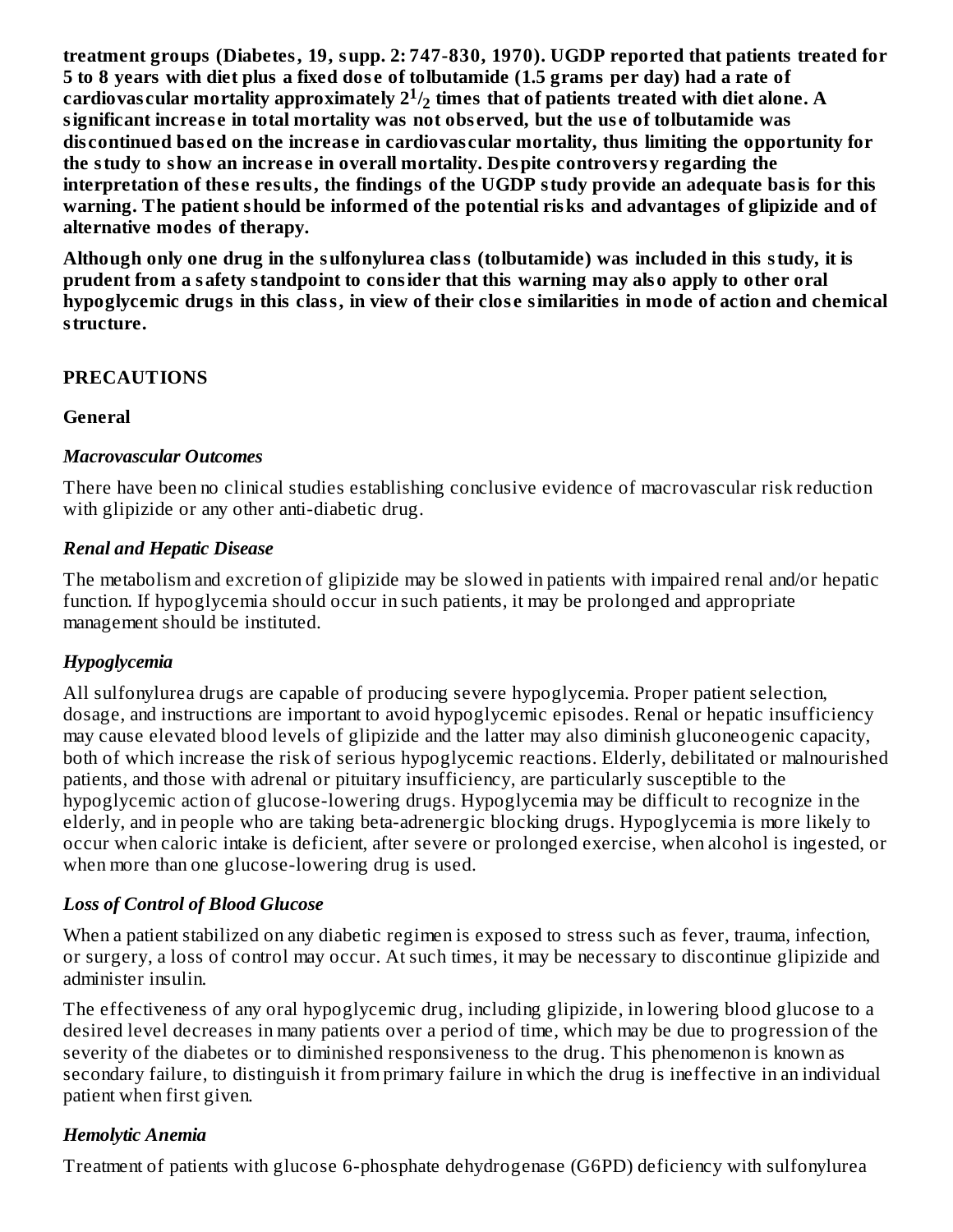agents can lead to hemolytic anemia. Because glipizide belongs to the class of sulfonylurea agents, caution should be used in patients with G6PD deficiency and a non-sulfonylurea alternative should be considered. In post-marketing reports, hemolytic anemia has also been reported in patients who did not have known G6PD deficiency.

## **Laboratory Tests**

Blood and urine glucose should be monitored periodically. Measurement of glycosylated hemoglobin may be useful.

# **Information for Patients**

Patients should be informed of the potential risks and advantages of glipizide and of alternative modes of therapy. They should also be informed about the importance of adhering to dietary instructions, of a regular exercise program, and of regular testing of urine and/or blood glucose.

The risks of hypoglycemia, its symptoms and treatment, and conditions that predispose to its development should be explained to patients and responsible family members. Primary and secondary failure should also be explained.

# **Physician Couns eling Information for Patients**

In initiating treatment for type 2 diabetes, diet should be emphasized as the primary form of treatment. Caloric restriction and weight loss are essential in the obese diabetic patient. Proper dietary management alone may be effective in controlling the blood glucose and symptoms of hyperglycemia. The importance of regular physical activity should also be stressed, and cardiovascular risk factors should be identified and corrective measures taken where possible. Use of glipizide or other antidiabetic medications must be viewed by both the physician and patient as a treatment in addition to diet and not as a substitution or as a convenient mechanism for avoiding dietary restraint. Furthermore, loss of blood glucose control on diet alone may be transient, thus requiring only short-term administration of glipizide or other antidiabetic medications. Maintenance or discontinuation of glipizide or other antidiabetic medications should be based on clinical judgment using regular clinical and laboratory evaluations.

## **Drug Interactions**

The hypoglycemic action of sulfonylureas may be potentiated by certain drugs including nonsteroidal anti-inflammatory agents, some azoles, and other drugs that are highly protein bound, salicylates, sulfonamides, chloramphenicol, probenecid, coumarins, monoamine oxidase inhibitors, quinolones and beta adrenergic blocking agents. When such drugs are administered to a patient receiving glipizide, the patient should be observed closely for hypoglycemia. When such drugs are withdrawn from a patient receiving glipizide, the patient should be observed closely for loss of control. *In vitro* binding studies with human serum proteins indicate that glipizide binds differently than tolbutamide and does not interact with salicylate or dicumarol. However, caution must be exercised in extrapolating these findings to the clinical situation and in the use of glipizide with these drugs.

Certain drugs tend to produce hyperglycemia and may lead to loss of control. These drugs include the thiazides and other diuretics, corticosteroids, phenothiazines, thyroid products, estrogens, oral contraceptives, phenytoin, nicotinic acid, sympathomimetics, calcium channel blocking drugs, and isoniazid. When such drugs are administered to a patient receiving glipizide, the patient should be closely observed for loss of control. When such drugs are withdrawn from a patient receiving glipizide, the patient should be observed closely for hypoglycemia.

A potential interaction between oral miconazole and oral hypoglycemic agents leading to severe hypoglycemia has been reported. Whether this interaction also occurs with the intravenous, topical, or vaginal preparations of miconazole is not known. The effect of concomitant administration of fluconazole and glipizide has been demonstrated in a placebo-controlled crossover study in normal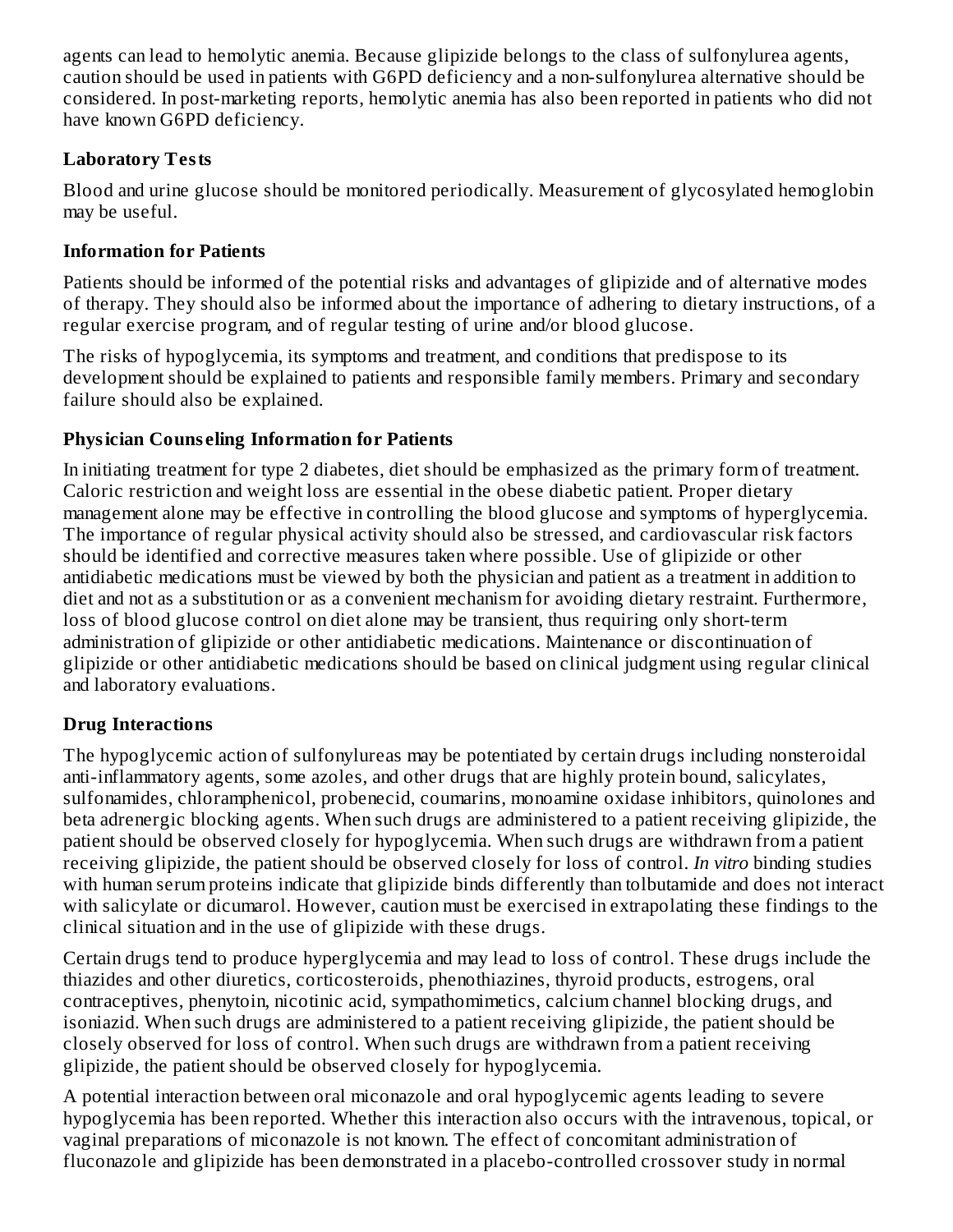volunteers. All subjects received glipizide alone and following treatment with 100 mg of fluconazole as a single daily oral dose for 7 days. The mean percentage increase in the glipizide AUC after fluconazole administration was 56.9% (range: 35 to 81).

In studies assessing the effect of colesevelam on the pharmacokinetics of glipizide ER in healthy volunteers, reductions in glipizide  $\mathrm{AUC_{0-\infty}}$  and  $\mathrm{C_{max}}$  of 12% and 13%, respectively were observed when colesevelam was coadministered with glipizide ER. When glipizide ER was administered 4 hours prior to colesevelam, there was no significant change in glipizide  $\mathrm{AUC}_{0-\infty}$  or  $\mathrm{C_{max}}$ , -4% and 0%, respectively. Therefore, glipizide should be administered at least 4 hours prior to colesevelam to ensure that colesevelam does not reduce the absorption of glipizide.

#### **Carcinogenesis, Mutagenesis, Impairment of Fertility**

A twenty month study in rats and an eighteen month study in mice at doses up to 75 times the maximum human dose revealed no evidence of drug-related carcinogenicity. Bacterial and *in vivo* mutagenicity tests were uniformly negative. Studies in rats of both sexes at doses up to 75 times the human dose showed no effects on fertility.

## **Pregnancy**

# *Pregnancy Category C*

Glipizide was found to be mildly fetotoxic in rat reproductive studies at all dose levels (5 to 50 mg/kg). This fetotoxicity has been similarly noted with other sulfonylureas, such as tolbutamide and tolazamide. The effect is perinatal and believed to be directly related to the pharmacologic (hypoglycemic) action of glipizide. In studies in rats and rabbits, no teratogenic effects were found. There are no adequate and well controlled studies in pregnant women. Glipizide should be used during pregnancy only if the potential benefit justifies the potential risk to the fetus.

Because recent information suggests that abnormal blood glucose levels during pregnancy are associated with a higher incidence of congenital abnormalities, many experts recommend that insulin be used during pregnancy to maintain blood glucose levels as close to normal as possible.

## **Nonteratogenic Effects**

Prolonged severe hypoglycemia (4 to 10 days) has been reported in neonates born to mothers who were receiving a sulfonylurea drug at the time of delivery. This has been reported more frequently with the use of agents with prolonged half-lives. If glipizide is used during pregnancy, it should be discontinued at least one month before the expected delivery date.

## **Nursing Mothers**

Although it is not known whether glipizide is excreted in human milk, some sulfonylurea drugs are known to be excreted in human milk. Because the potential for hypoglycemia in nursing infants may exist, a decision should be made whether to discontinue nursing or to discontinue the drug, taking into account the importance of the drug to the mother. If the drug is discontinued and if diet alone is inadequate for controlling blood glucose, insulin therapy should be considered.

# **Pediatric Us e**

Safety and effectiveness in children have not been established.

# **Geriatric Us e**

A determination has not been made whether controlled clinical studies of glipizide included sufficient numbers of subjects aged 65 and over to define a difference in response from younger subjects. Other reported clinical experience has not identified differences in responses between the elderly and younger patients. In general, dose selection for an elderly patient should be cautious, usually starting at the low end of the dosing range, reflecting the greater frequency of decreased hepatic, renal, or cardiac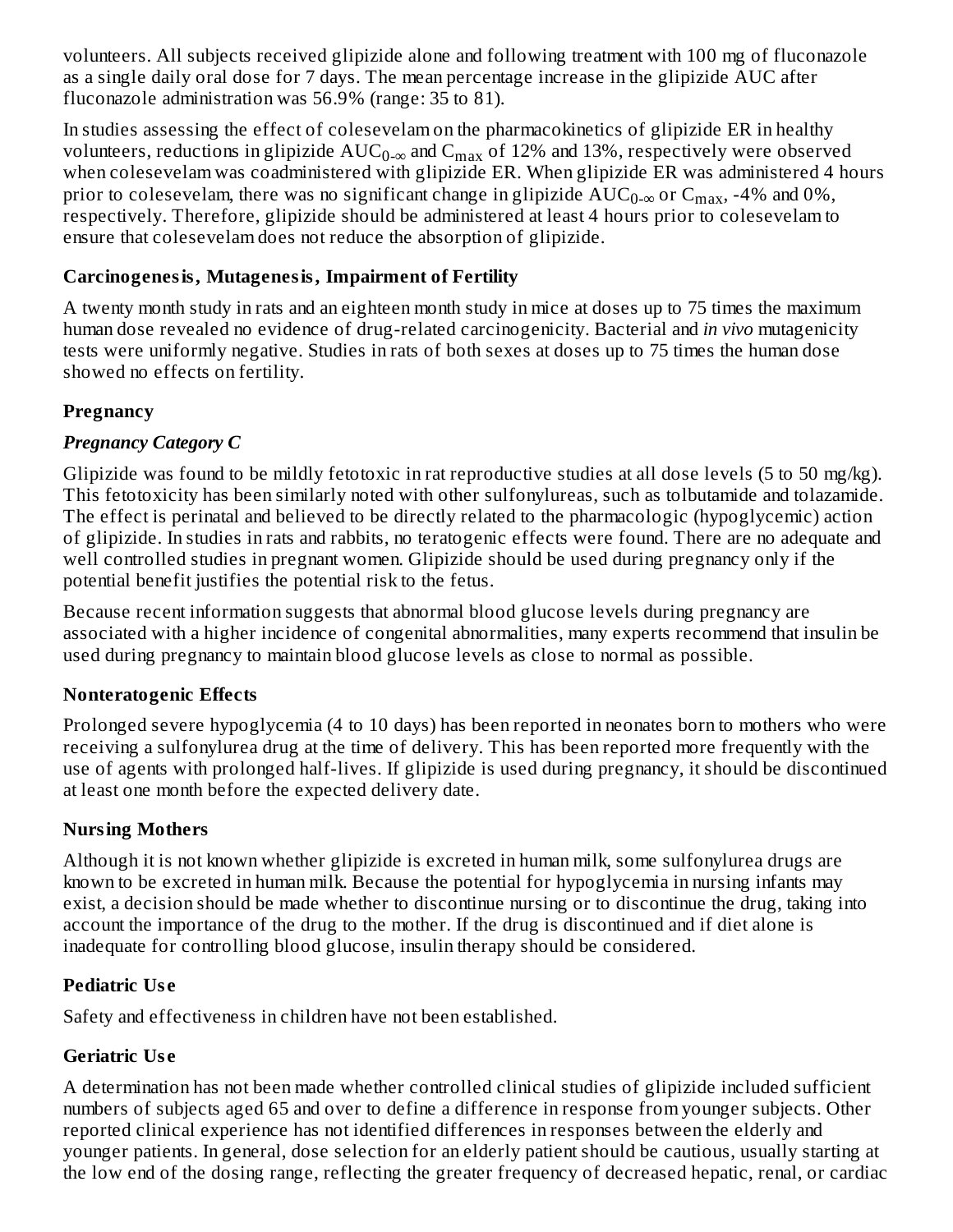function, and of concomitant disease or other drug therapy.

#### **ADVERSE REACTIONS**

In U.S. and foreign controlled studies, the frequency of serious adverse reactions reported was very low. Of 702 patients, 11.8% reported adverse reactions and in only 1.5% was glipizide discontinued.

#### **Hypoglycemia**

#### See **PRECAUTIONS** and **OVERDOSAGE** sections.

#### **Gastrointestinal**

Gastrointestinal disturbances are the most common reactions. Gastrointestinal complaints were reported with the following approximate incidence: nausea and diarrhea, one in seventy; constipation and gastralgia, one in one hundred. They appear to be dose-related and may disappear on division or reduction of dosage. Cholestatic jaundice may occur rarely with sulfonylureas: glipizide should be discontinued if this occurs.

#### **Dermatologic**

Allergic skin reactions including erythema, morbilliform or maculopapular eruptions, urticaria, pruritus, and eczema have been reported in about one in seventy patients. These may be transient and may disappear despite continued use of glipizide; if skin reactions persist, the drug should be discontinued. Porphyria cutanea tarda and photosensitivity reactions have been reported with sulfonylureas.

#### **Hematologic**

Leukopenia, agranulocytosis, thrombocytopenia, hemolytic anemia (see **PRECAUTIONS**), aplastic anemia, and pancytopenia have been reported with sulfonylureas.

#### **Metabolic**

Hepatic porphyria and disulfiram-like reactions have been reported with sulfonylureas. In the mouse, glipizide pretreatment did not cause an accumulation of acetaldehyde after ethanol administration. Clinical experience to date has shown that glipizide has an extremely low incidence of disulfiram-like alcohol reactions.

#### **Endocrine Reactions**

Cases of hyponatremia and the syndrome of inappropriate antidiuretic hormone (SIADH) secretion have been reported with this and other sulfonylureas.

#### **Mis cellaneous**

Dizziness, drowsiness, and headache have each been reported in about one in fifty patients treated with glipizide. They are usually transient and seldom require discontinuance of therapy.

#### **Laboratory Tests**

The pattern of laboratory test abnormalities observed with glipizide was similar to that for other sulfonylureas. Occasional mild to moderate elevations of SGOT, LDH, alkaline phosphatase, BUN, and creatinine were noted. One case of jaundice was reported. The relationship of these abnormalities to glipizide is uncertain, and they have rarely been associated with clinical symptoms.

#### **Post-Marketing Experience**

**The following advers e events have been reported in post-marketing surveillance:**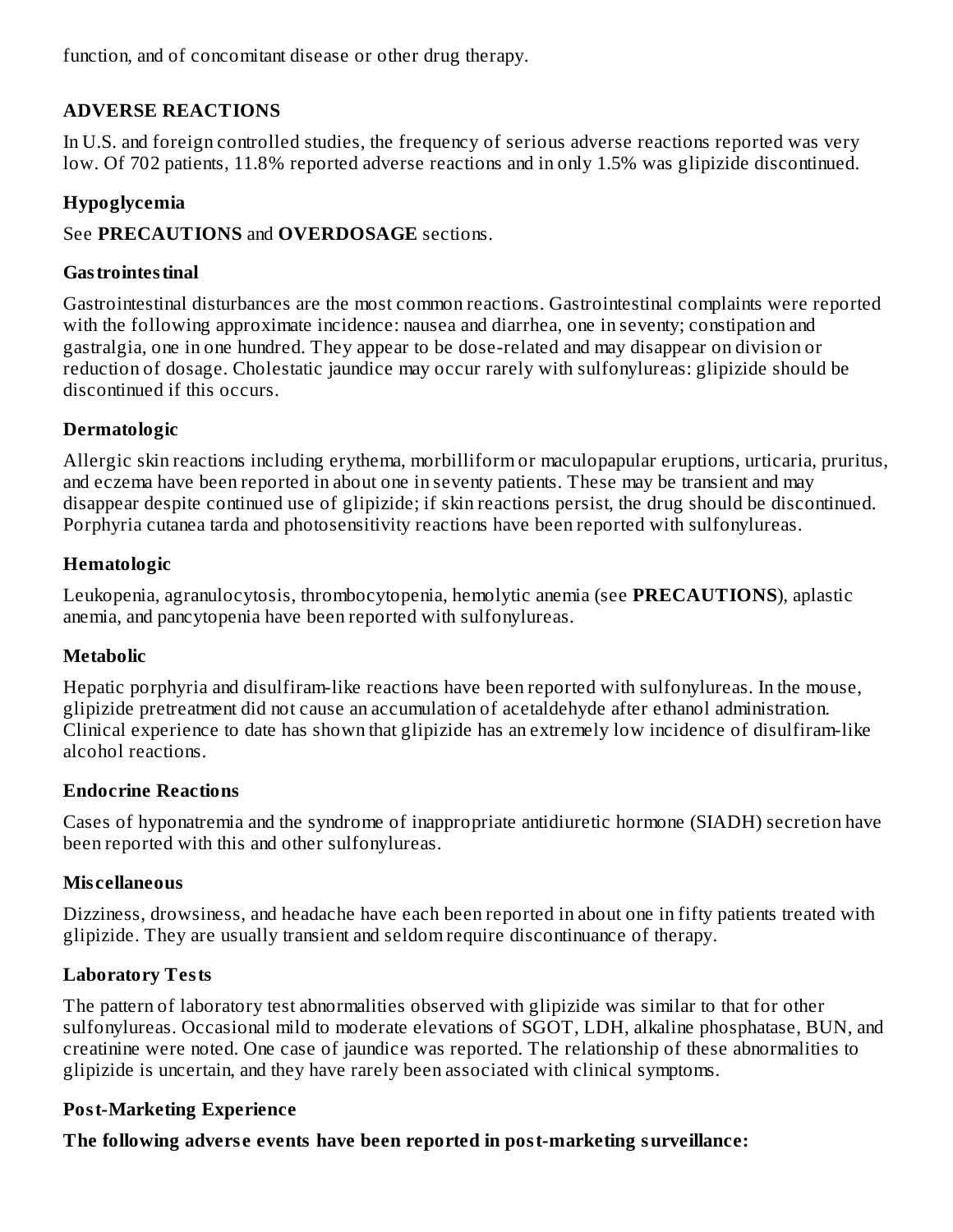#### *Hepatobiliary*

Cholestatic and hepatocellular forms of liver injury accompanied by jaundice have been reported rarely in association with glipizide; glipizide should be discontinued if this occurs.

## **OVERDOSAGE**

There is no well documented experience with glipizide overdosage. The acute oral toxicity was extremely low in all species tested (LD $_{50}$  greater than 4 g/kg).

Overdosage of sulfonylureas, including glipizide, can produce hypoglycemia. Mild hypoglycemic symptoms without loss of consciousness or neurologic findings should be treated aggressively with oral glucose and adjustments in drug dosage and/or meal patterns. Close monitoring should continue until the physician is assured that the patient is out of danger. Severe hypoglycemic reactions with coma, seizure, or other neurological impairment occur infrequently, but constitute medical emergencies requiring immediate hospitalization. If hypoglycemic coma is diagnosed or suspected, the patient should be given a rapid intravenous injection of concentrated (50%) glucose solution. This should be followed by a continuous infusion of a more dilute (10%) glucose solution at a rate that will maintain the blood glucose at a level above 100 mg/dL. Patients should be closely monitored for a minimum of 24 to 48 hours since hypoglycemia may recur after apparent clinical recovery. Clearance of glipizide from plasma would be prolonged in persons with liver disease. Because of the extensive protein binding of glipizide, dialysis is unlikely to be of benefit.

#### **DOSAGE AND ADMINISTRATION**

There is no fixed dosage regimen for the management of diabetes mellitus with glipizide or any other hypoglycemic agent. In addition to the usual monitoring of urinary glucose, the patient's blood glucose must also be monitored periodically to determine the minimum effective dose for the patient; to detect primary failure, i.e., inadequate lowering of blood glucose at the maximum recommended dose of medication; and to detect secondary failure, i.e., loss of an adequate blood-glucose-lowering response after an initial period of effectiveness. Glycosylated hemoglobin levels may also be of value in monitoring the patient's response to therapy.

Short-term administration of glipizide may be sufficient during periods of transient loss of control in patients usually controlled well on diet.

In general, glipizide tablets should be given approximately 30 minutes before a meal to achieve the greatest reduction in postprandial hyperglycemia.

#### **Initial Dos e**

The recommended starting dose is 5 mg, given before breakfast. Geriatric patients or those with liver disease may be started on 2.5 mg.

#### **Titration**

Dosage adjustments should ordinarily be in increments of 2.5 to 5 mg, as determined by blood glucose response. At least several days should elapse between titration steps. If response to a single dose is not satisfactory, dividing that dose may prove effective. The maximum recommended once daily dose is 15 mg. Doses above 15 mg should ordinarily be divided and given before meals of adequate caloric content. The maximum recommended total daily dose is 40 mg.

#### **Maintenance**

Some patients may be effectively controlled on a once-a-day regimen, while others show better response with divided dosing. Total daily doses above 15 mg should ordinarily be divided. Total daily doses above 30 mg have been safely given on a b.i.d. basis to long-term patients.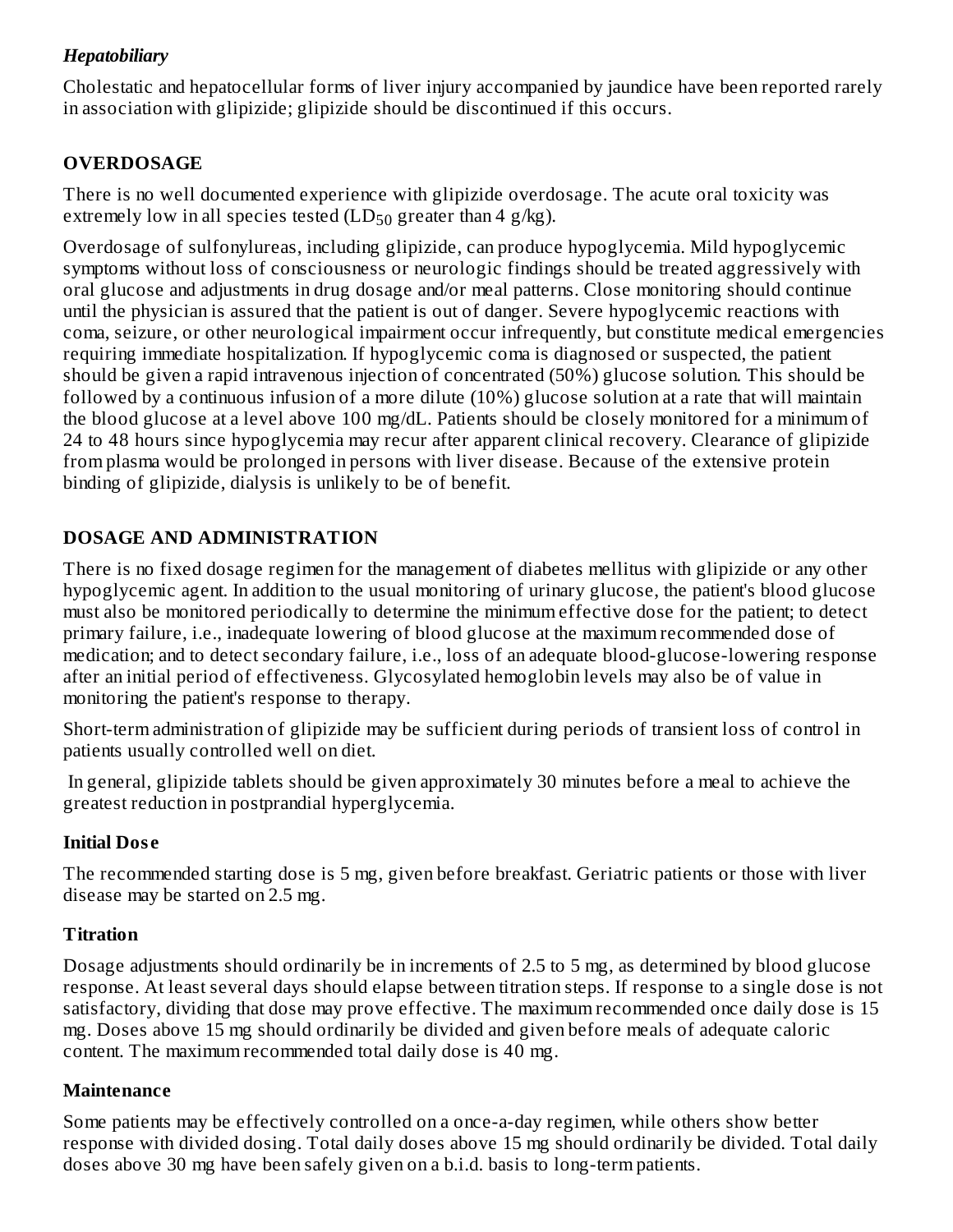In elderly patients, debilitated or malnourished patients, and patients with impaired renal or hepatic function, the initial and maintenance dosing should be conservative to avoid hypoglycemic reactions (see **PRECAUTIONS** section).

#### **Patients Receiving Insulin**

As with other sulfonylurea-class hypoglycemics, many stable non-insulin-dependent diabetic patients receiving insulin may be safely placed on glipizide. When transferring patients from insulin to glipizide, the following general guidelines should be considered:

For patients whose daily insulin requirement is 20 units or less, insulin may be discontinued and glipizide therapy may begin at usual dosages. Several days should elapse between glipizide titration steps.

For patients whose daily insulin requirement is greater than 20 units, the insulin dose should be reduced by 50% and glipizide therapy may begin at usual dosages. Subsequent reductions in insulin dosage should depend on individual patient response. Several days should elapse between glipizide titration steps.

During the insulin withdrawal period, the patient should test urine samples for sugar and ketone bodies at least three times daily. Patients should be instructed to contact the prescriber immediately if these tests are abnormal. In some cases, especially when patient has been receiving greater than 40 units of insulin daily, it may be advisable to consider hospitalization during the transition period.

# **Patients Receiving Other Oral Hypoglycemic Agents**

As with other sulfonylurea-class hypoglycemics, no transition period is necessary when transferring patients to glipizide. Patients should be observed carefully (1 to 2 weeks) for hypoglycemia when being transferred from longer half-life sulfonylureas (e.g., chlorpropamide) to glipizide due to potential overlapping of drug effect.

When colesevelam is coadministered with glipizide ER, maximum plasma concentration and total exposure to glipizide is reduced. Therefore, glipizide should be administered at least 4 hours prior to colesevelam.

## **HOW SUPPLIED**

Glipizide Tablets, USP are supplied as white to off-white, round, scored tablets, imprinted as follows: 5 mg- "APO" on the side and "GLP" over bisect "5" on the other side. Available as follows:

Overbagged with 10 tablets per bag, NDC 55154-7987-0

## **Distributed By:**

## **MAJOR® PHARMACEUTICALS**

17177 N Laurel Park Dr., Suite 233

Livonia, MI 48152

## **Distributed By:**

**Cardinal Health**

Dublin, OH 43017

L54989280419

## **RECOMMENDED STORAGE**

Store at 20˚ to 25˚C (68˚ to 77˚F) [see USP controlled Room Temperature].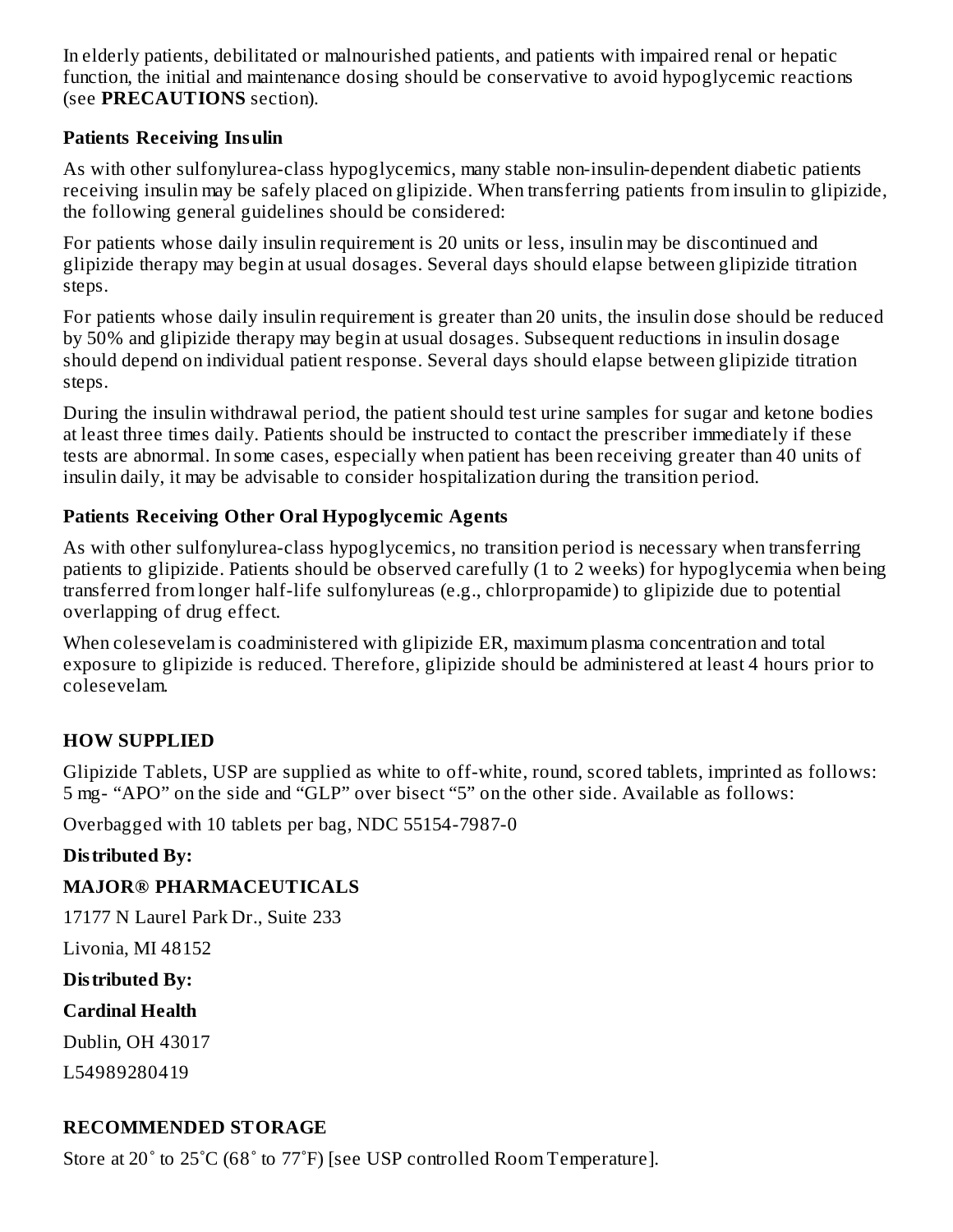Dispense in a tight, light-resistant container [see USP].

#### **APOTEX INC. GLIPIZIDE TABLETS, USP 5 mg and 10 mg**

| <b>Manufactured for</b> |
|-------------------------|
| Apotex Corp.            |
| Weston, Florida         |
| <b>USA 33326</b>        |
|                         |

#### **Distributed By:**

#### **MAJOR® PHARMACEUTICALS**

17177 N Laurel Park Dr., Suite 233

Livonia, MI 48152

**Distributed By:**

#### **Cardinal Health**

Dublin, OH 43017

Revised: October 2016

Rev. 7

# **Package/Label Display Panel**

Glipizide 5 mg 10 Tablets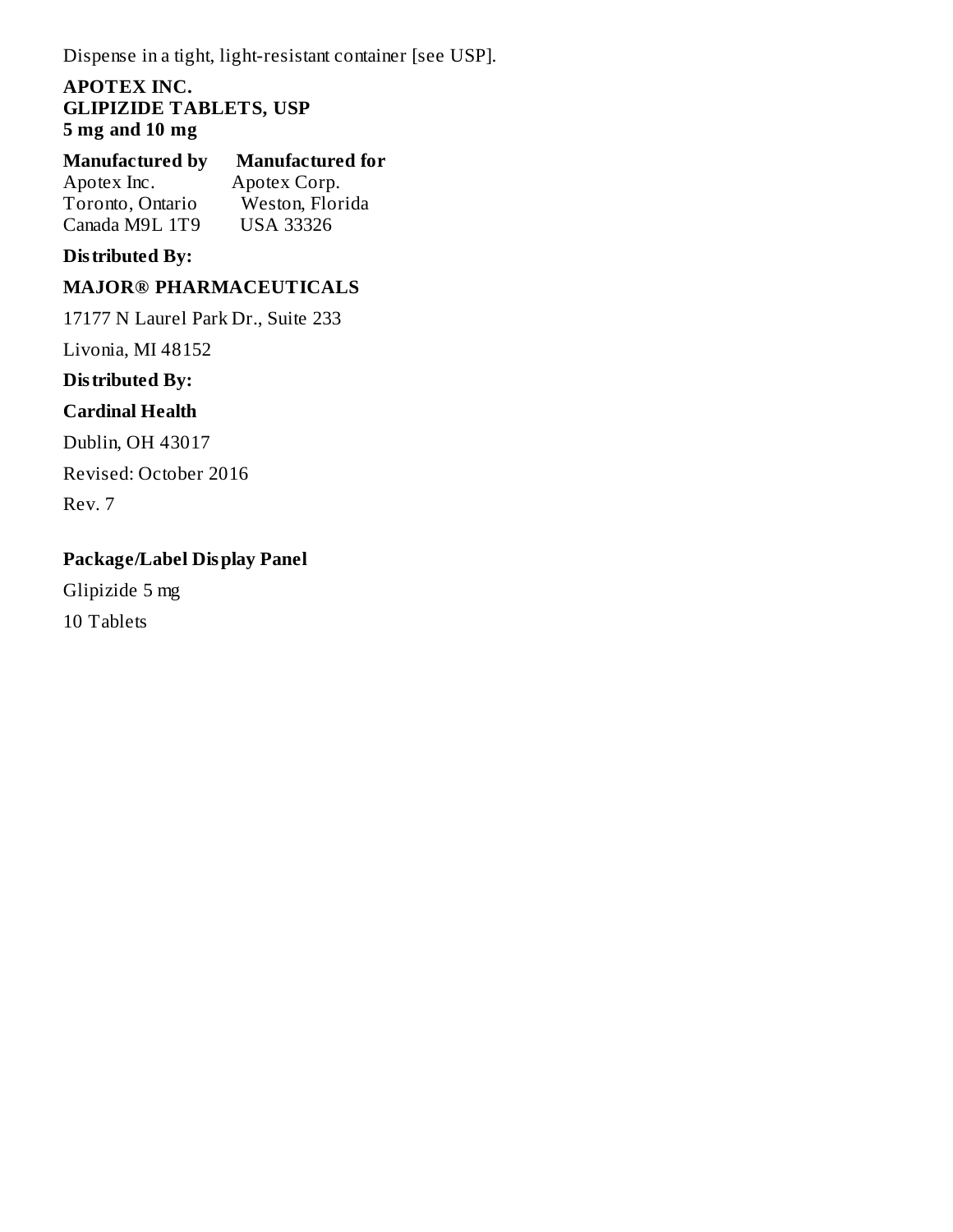

# 1105

## GlipiZIDE TABLETS, USP 5 mg

#### **10 TABLETS**

Each tablet contains: 5 mg of glipizide. Usual Dosage: See product insert for prescribing information, precautions and warnings. SEE INSERT FOUND AT WWW.MAJORPHARMACEUTICALS.COM STORAGE: Store at 20<sup>°</sup> to 25<sup>°</sup> C (68° to 77° F) See USP Controlled Room Temperature] **RX ONLY** WARNING: This Unit Dose package is not child resistant and is Intended for Institutional Use Only. Keep this and all medication out of the reach of children. Dispense in a tight, light-resistant container as<br>defined in the Lisp defined in the USP. Manufactured by: Apotex Inc. Toronto, Ontario  $\langle \hat{X} \rangle$ Canada M9L 1T9 Distributed by: Apotex Corp. Weston, Florida 33326 Distributed by: MAJOR® PHARMACEUTICALS 17177 N Laurel Park Dr., Suite 233 Livonia, MI 48152 USA Distributed by Cardinal Health Dublin, OH 43017 L54989280419

# **GLIPIZIDE**

glipizide tablet

| <b>Product Information</b>                                 |                                            |                          |                               |                 |  |  |  |  |
|------------------------------------------------------------|--------------------------------------------|--------------------------|-------------------------------|-----------------|--|--|--|--|
| <b>Product Type</b>                                        | HUMAN PRESCRIPTION DRUG Item Code (Source) |                          | NDC:55154-7987(NDC:0904-6637) |                 |  |  |  |  |
| <b>Route of Administration</b>                             | ORAL                                       |                          |                               |                 |  |  |  |  |
|                                                            |                                            |                          |                               |                 |  |  |  |  |
|                                                            |                                            |                          |                               |                 |  |  |  |  |
| <b>Active Ingredient/Active Moiety</b>                     |                                            |                          |                               |                 |  |  |  |  |
| <b>Ingredient Name</b>                                     |                                            | <b>Basis of Strength</b> | <b>Strength</b>               |                 |  |  |  |  |
| GLIPIZIDE (UNII: X7WDT95N5C) (GLIPIZIDE - UNII:X7WDT95N5C) |                                            |                          | <b>GLIPIZIDE</b>              | 5 <sub>mg</sub> |  |  |  |  |
|                                                            |                                            |                          |                               |                 |  |  |  |  |
|                                                            |                                            |                          |                               |                 |  |  |  |  |
| <b>Inactive Ingredients</b>                                |                                            |                          |                               |                 |  |  |  |  |
|                                                            | <b>Ingredient Name</b>                     |                          |                               | Strength        |  |  |  |  |

**ANHYDROUS LACTOSE** (UNII: 3SY5LH9 PMK) **SILICON DIOXIDE** (UNII: ETJ7Z6XBU4)

**MAGNESIUM STEARATE** (UNII: 70 0 9 7M6 I30 )

**SODIUM STARCH GLYCOLATE TYPE A POTATO** (UNII: 58 56 J3G2A2)